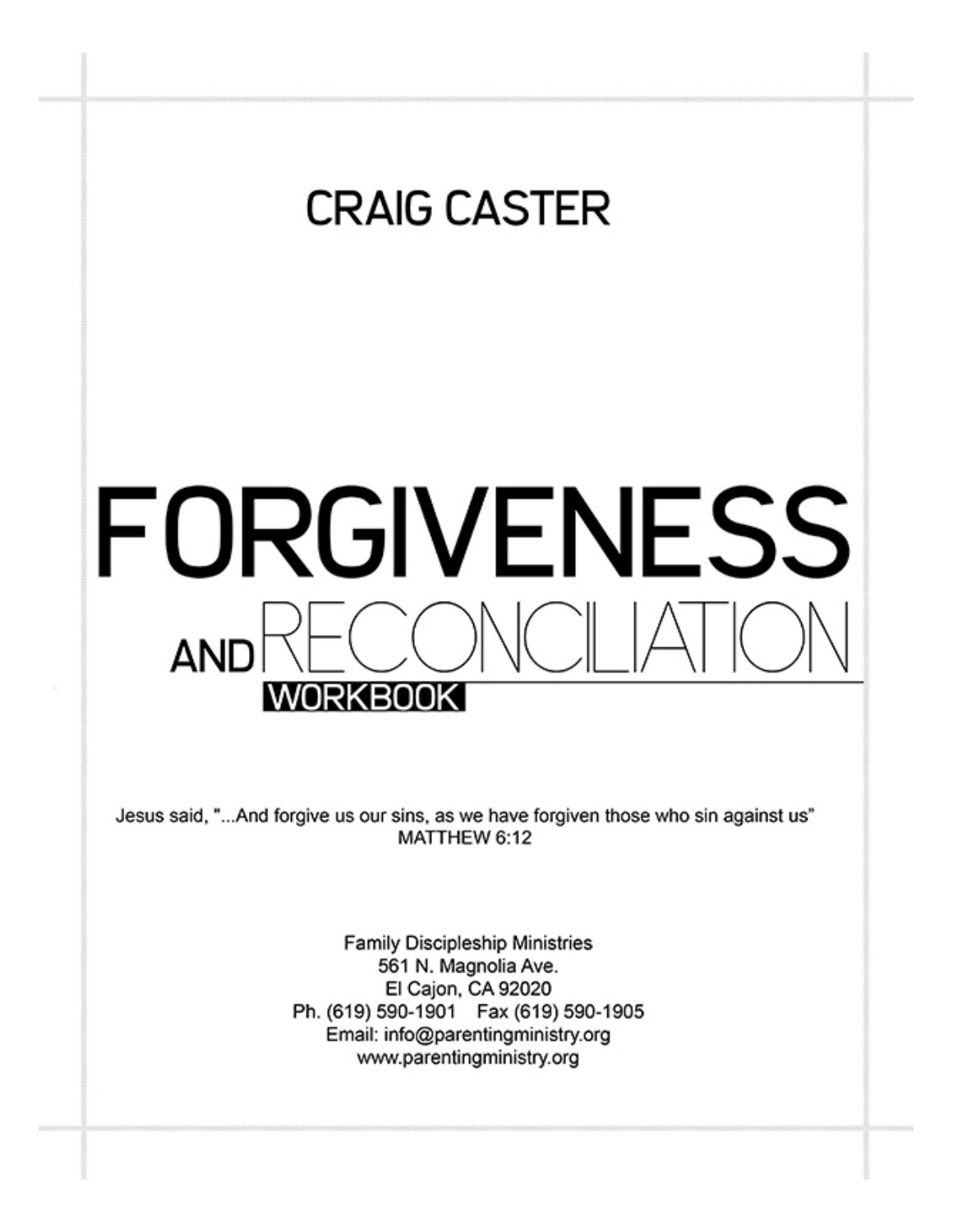#### Forgiveness and Reconciliation REVISED

By Pastor Craig Caster

All rights reserved. This book may not be altered or edited in any way, or be reproduced in whole or in part for profit. This book may be reproduced without cost in part or in its entirety for the sole purpose of personal use or in ministering to others.

Unless otherwise noted, all Bible references are taken from the New American Standard Version.

First Printing, 2013 Printed in the United States of America

Additional copies may be obtained by contacting:

Family Discipleship Ministries 561 N. Magnolia Ave. El Cajon, CA 92020 Phone: (619) 590-1901 Fax: (619) 590-1905 Email: info@parentingministry.org www.parentingministry.org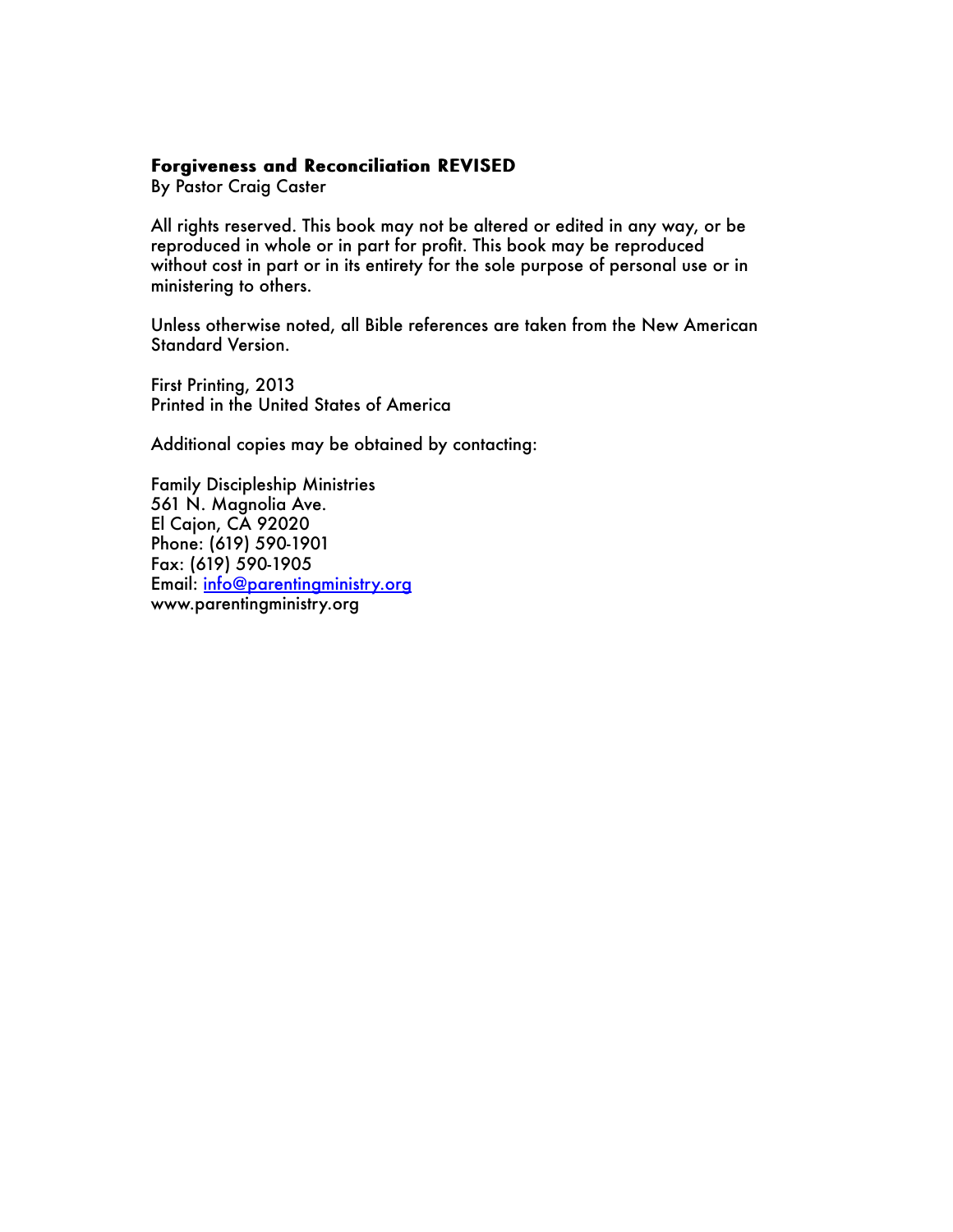

#### **About the Author**

Pastor Craig Caster is the Founder and Director of Family Discipleship Ministries. In early 1992 Craig began to experience a burden for families from the Lord. At this point in his life Craig was the Vice President of a large developing company in San Diego, California and had spent 8 years as a lay minister leading a marriage ministry as well as a youth ministry. During that year the Lord began to reveal the vision for this ministry and in January 1993, Craig left his career for full-time ministry. In 1994 Family Discipleship Ministries became a non-profit ministry in San Diego, California.

Craig has gained a reputation among many evangelical churches as a trusted resource for family counseling, seminars, and family ministry resources. He has developed biblically based marriage and parenting tools and taught thousands through seminars hosted in churches around the country and abroad. These biblical seminars have been embraced by the county of San Diego, and meet the requirement for parents under court order to attend parenting classes. Craig has served on several school and community based organizations. In 1997 Craig was asked by the San Diego City Attorney's Office to help design their *Parenting Project*, an early intervention program for troubled teens, also providing support, and resources for parents, in collaboration with the police department, juvenile probation, and the county courts.

In addition, under Craig's leadership, Family Discipleship Ministries developed and implemented a youth mentoring ministry for children from single-parent families, foster care, and group homes with over 400 graduates between 1994 and 2000. Over the past 20 years Craig has worked with both children and parents as a youth pastor, marriage counselor, teacher, and speaker.

Craig has been married since 1980. He and his wife are the parents of three grown children, and one grandchild.

#### **About Family Discipleship Ministries**

Family Discipleship Ministries is a non-profit ministry that was established in 1994, under the Founder and Director Pastor Craig Caster. The main purpose of this ministry is to support, educate, and train the body of Christ to more effectively minister to families. To accomplish this goal we offer family counseling, teaching seminars on marriage and parenting, spiritual discipleship, church leadership training, and counseling training. Family Discipleship Ministries also offers numerous materials in video and audio format, workbooks, paperback, and online resources in English as well as several other languages.

The vision of Family Discipleship Ministries is to reach out to Christian churches, enabling them to disciple their congregations in marriage and parenting. To date thousands of parents throughout the US and abroad have completed our biblical marriage and parenting classes hosted in churches as well as through our free online classes.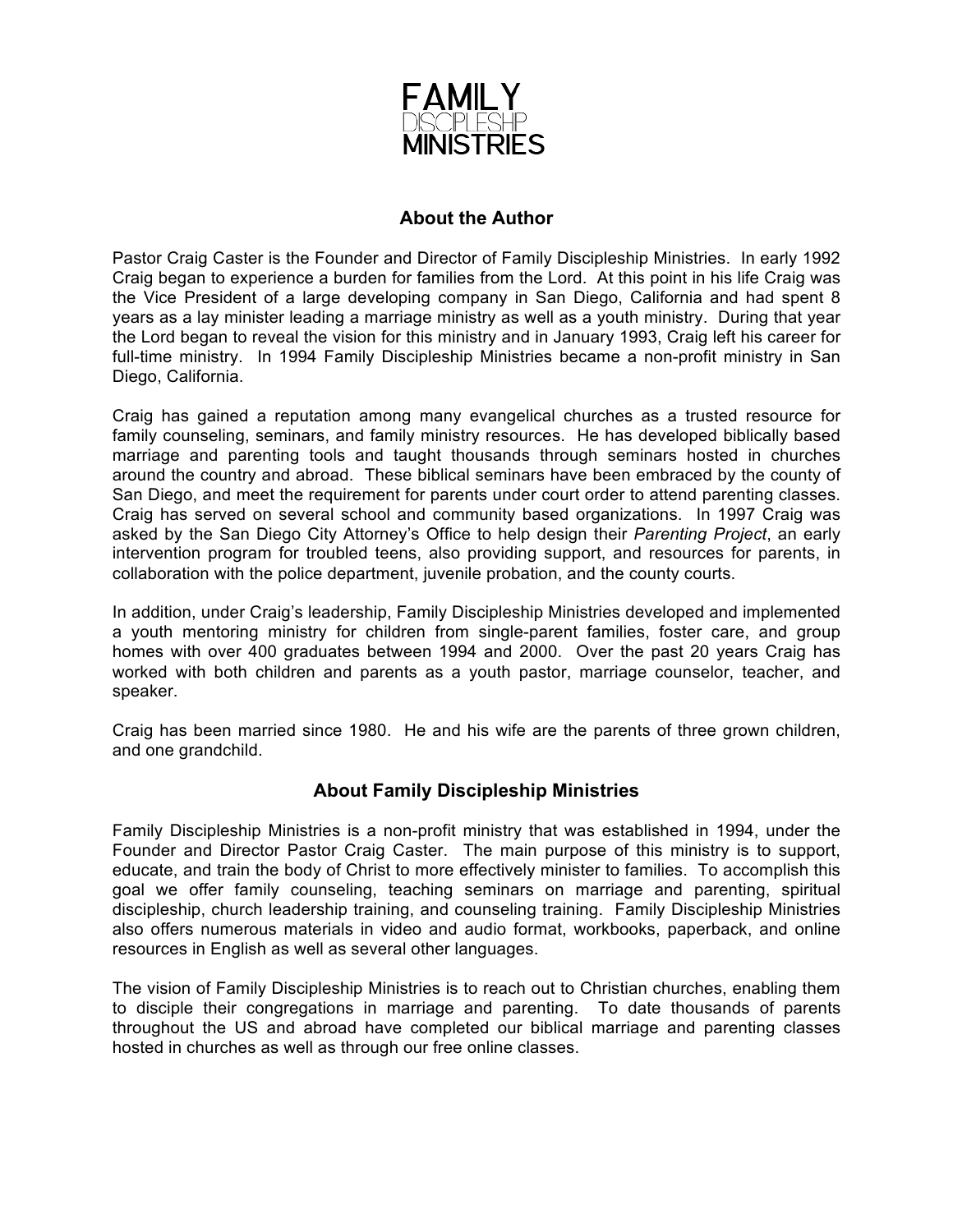| <b>The Sovereignty of God</b><br>God is in control!       | Pages 1-3          |
|-----------------------------------------------------------|--------------------|
|                                                           |                    |
| Trails and tribulation are a part of Christian Life!<br>٠ |                    |
| <b>The Cost of Unforgiveness</b>                          | Page 4-5           |
| Forgiveness is free, however, unforgiveness is costly.    |                    |
| <b>Why Forgive?</b>                                       | Pages 5-7          |
| Four biblical reason why forgiveness is not and option.   |                    |
| <b>Reconciliation</b>                                     | <b>Pages 7-13</b>  |
| If you need to be forgiven.                               |                    |
| If you need to forgive.<br>$\bullet$                      |                    |
| <b>Maintaining Your Commitment to Forgive</b>             | <b>Pages 13-16</b> |
| Overcoming the bondage of bitterness and unforgiveness.   |                    |
| <b>Conclusion</b>                                         | Page 16            |
| It is hare to forgive, but it is harder not to forgive.   |                    |

\*\* *Unless otherwise specified, all Scripture references are taken from the New American Standard Bible.* 

Revised September 2013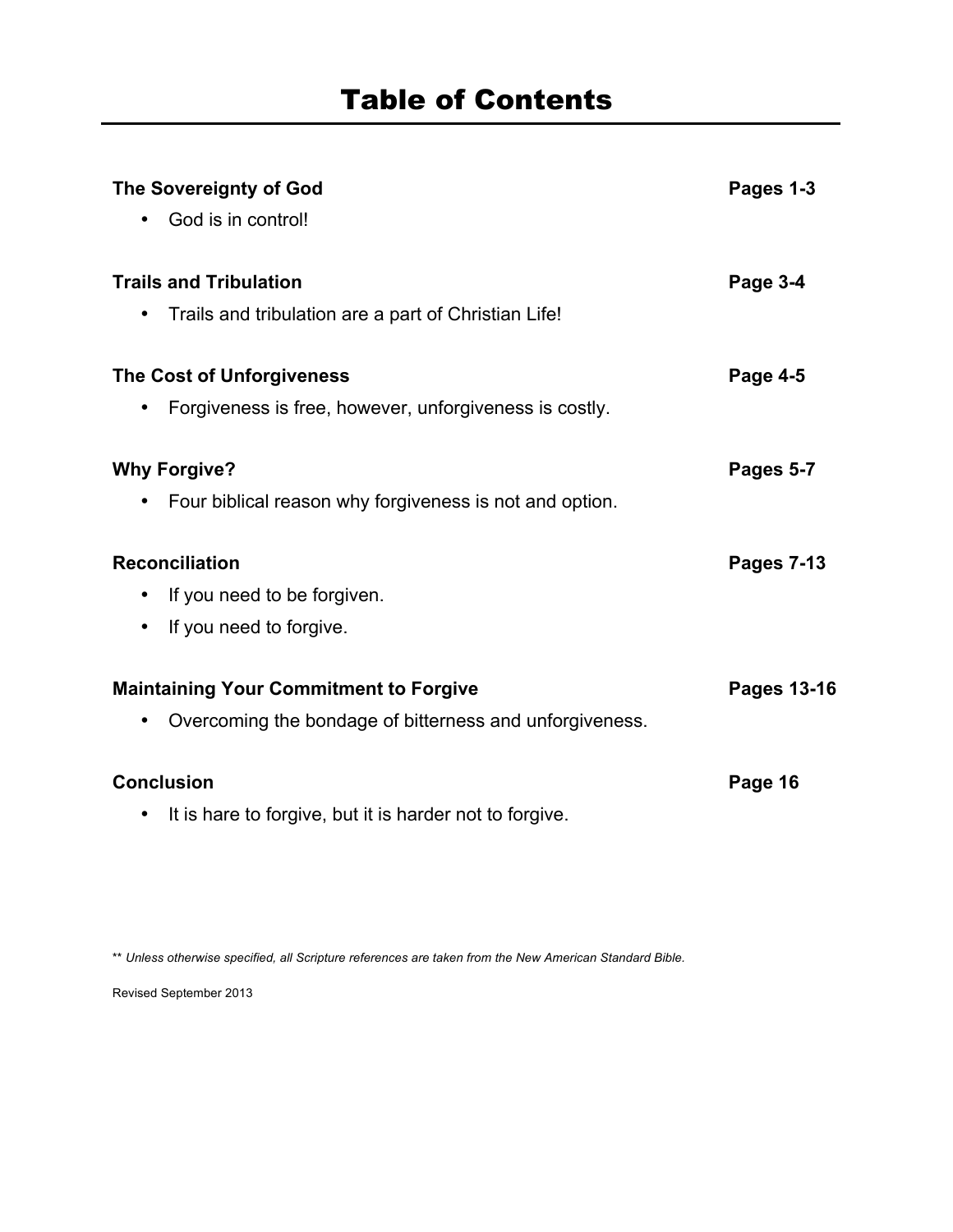The word **Sovereign** means **-** *Possessing supreme power, unlimited wisdom, and absolute authority.*

> *"All the inhabitants of the earth are accounted as nothing, but He does according to His will in the host of heaven and among the inhabitants of the earth; and no one can ward off His hand or say to Him 'What have You done?'" -Daniel 4:35*

> *"…You have searched me and known me. You know when I sit down and when I rise up; You understand my thought from afar. You scrutinize my path and my lying down, and are intimately acquainted with all my ways. Even before there is a word on my tongue, Behold, O Lord, You know it all." -Psalm 139:1-4*

Psalm 139:1-18 teaches that God knows each of us intimately, that all of our acts and thoughts are known to Him even before they are known to us. Before you opened your heart to God, by accepting Jesus as Lord and Savior, He knew whether you would come to Him or not and gave you that option through the gift of free will. God is not willing that any should perish and chooses that all would follow Him. But through the exercise of free will, He gives every individual the freedom to reject Him.

When God created Adam and Eve, He gave one restriction, which was not to eat of the tree of the knowledge of good and evil. When they disobeyed by listening to Satan, mankind came under the curse of sin. In Adam, God gave mankind the freedom to choose good, but through disobedience he chose evil; therefore, it is now reality that all who choose to become God's children in Christ still live in a fallen world and are touched by the evil around them. If this were not true and God shielded His children from all trouble and evil, people would only be motivated to turn to Him for the guarantee of an easy life. In fact, this is the very argument that began the historic showdown in heaven between God and Satan concerning the life of Job.

Satan said to God:

*"Does Job fear God for nothing? Have You not made a hedge about him and his house and all that he has, on every side? You have blessed the work of his hands, and his possessions have increased in the land. But put forth Your hand now and touch all that he has; he will surely curse You to Your face." -Job 1:9-11*

God *allowed* Satan to bring evil upon Job through the loss of his possessions, his children, and finally his health. God is a loving Father and does not *bring* evil into our lives; however, for His purpose and for our ultimate good, He *allows* us to be touched by evil. The outcome of Job's suffering was greater trust and intimacy with God.

Job did not understand the reason that God was *allowing* him to suffer (God declared he was a righteous man in Job 2:3), so he asked, "W*hy?"* For several chapters Job agonizes over this question, seeking a satisfactory answer. God never answers directly but turns Job's attention to His power and glory, which is displayed in creation. Job was satisfied through deeper understanding of the greatness of God. When we suffer, like Job, we look for an explanation. *"Why, why, why?"* One of the many lessons we learn from Job is that *"Why?"* is the wrong question. We should instead ask God, *"What?"*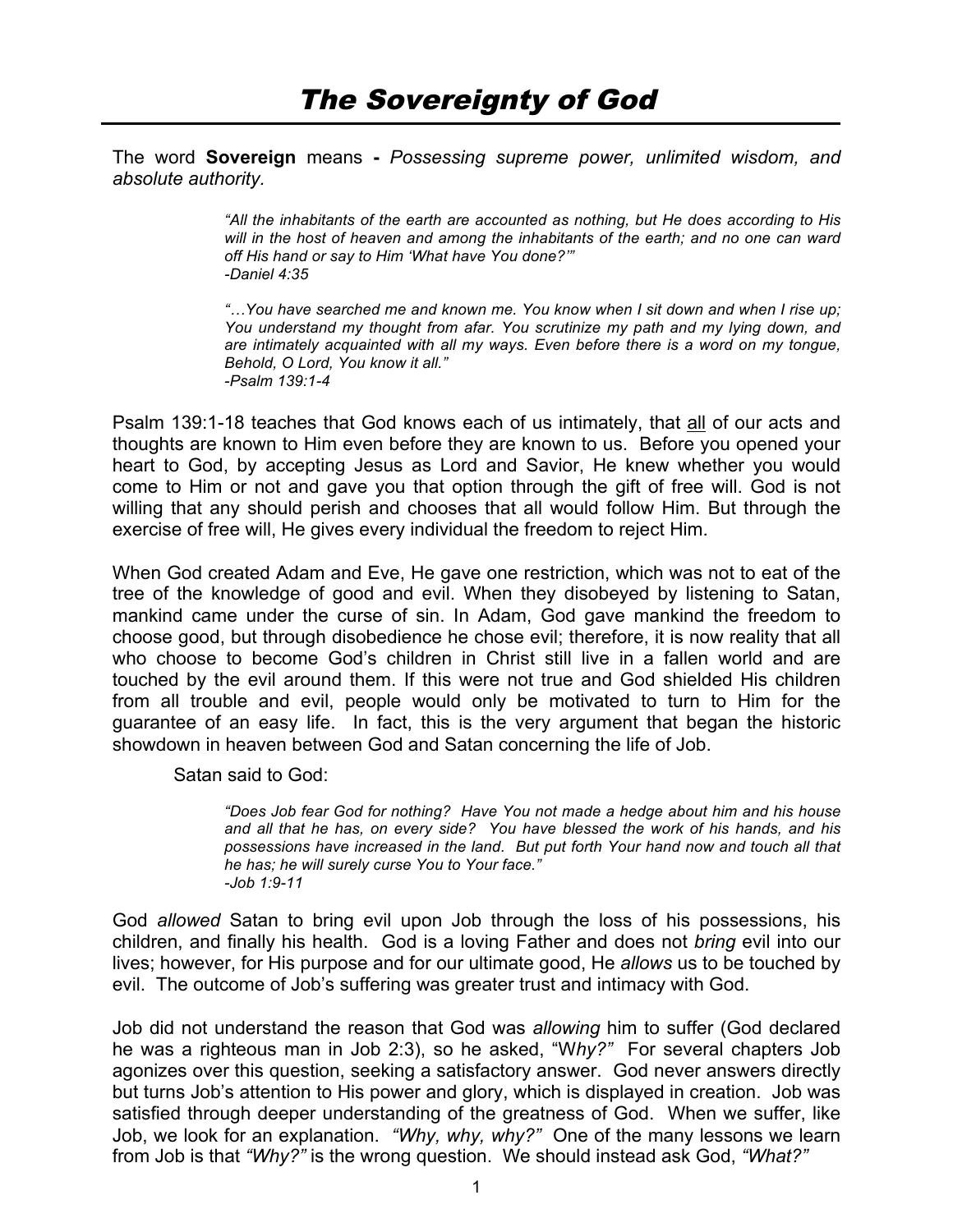#### **What are You trying to teach me?**

#### **What is Your will for me in this season of suffering?**

*"…God cannot be tempted by evil, and He Himself does not tempt anyone. But each one is tempted when he is carried away and enticed by his own lust." -James 1:13,14*

*"Then Job answered the Lord and said, 'I know that You can do all things, and that no purpose of Yours can be thwarted…I have heard of You by the hearing of the ear; but not my eye sees You...'" -Job 42:1-6*

 **This being true, what part of your life is beyond God's power, wisdom, or authority? \_\_\_\_\_\_\_\_\_\_\_\_\_\_\_\_\_\_\_\_\_\_\_\_\_\_\_\_\_\_\_\_\_\_\_\_\_\_\_\_\_\_\_\_\_\_\_\_\_\_\_\_\_\_\_\_\_**

**\_\_\_\_\_\_\_\_\_\_\_\_\_\_\_\_\_\_\_\_\_\_\_\_\_\_\_\_\_\_\_\_\_\_\_\_\_\_\_\_\_\_\_\_\_\_\_\_\_\_\_\_\_\_\_\_\_\_\_\_\_\_\_\_\_\_**

#### **What day or circumstance has touched you that God did not know**  beforehand?

*"In Him we were also chosen, having been predestined according to the plan of Him who works everything in conformity with the purpose of His will." -Ephesians 1:11*

#### **How should you respond to life's disappointments, difficulties, suffering, and trials?**

If God knew all that would happen to us before we were born, then it follows that through His foreknowledge we were predestined through His grace to live the life given to us. God does not prevent evil from touching us, or save us from our bad choices, but He does promise to work all for good in the life of those who are committed to Him (Romans 8:28-29).

> *"And we know that all things work together for good to those who love God, to those who are the called according to His purpose. For those whom He foreknew, He also predestined to become conformed to the image of His Son…" -Romans 8:28, 29*

For example, we can choose to harbor bitterness toward parents who disappointed us, a spouse who deserted us, friends who failed us, a drunk driver who killed a loved one, or we can place our faith in a sovereign God.

When we come to Christ, we trust God with our eternal destiny. We must also trust Him with our past and present circumstances; Christ alone can comfort and strengthen us both in and through our trials, and can bring good out of bad. It is only through our faith and obedience that God can and will give us peace, and bring praise, honor, and glory to our Lord Jesus Christ.

Read the following passage and write in your own words what it is saying and how it can be applied to your personal circumstances.

> *"…In this you greatly rejoice, even though now for a little while, if necessary, you have been distressed by various trials, so that the proof of your faith, being more precious than*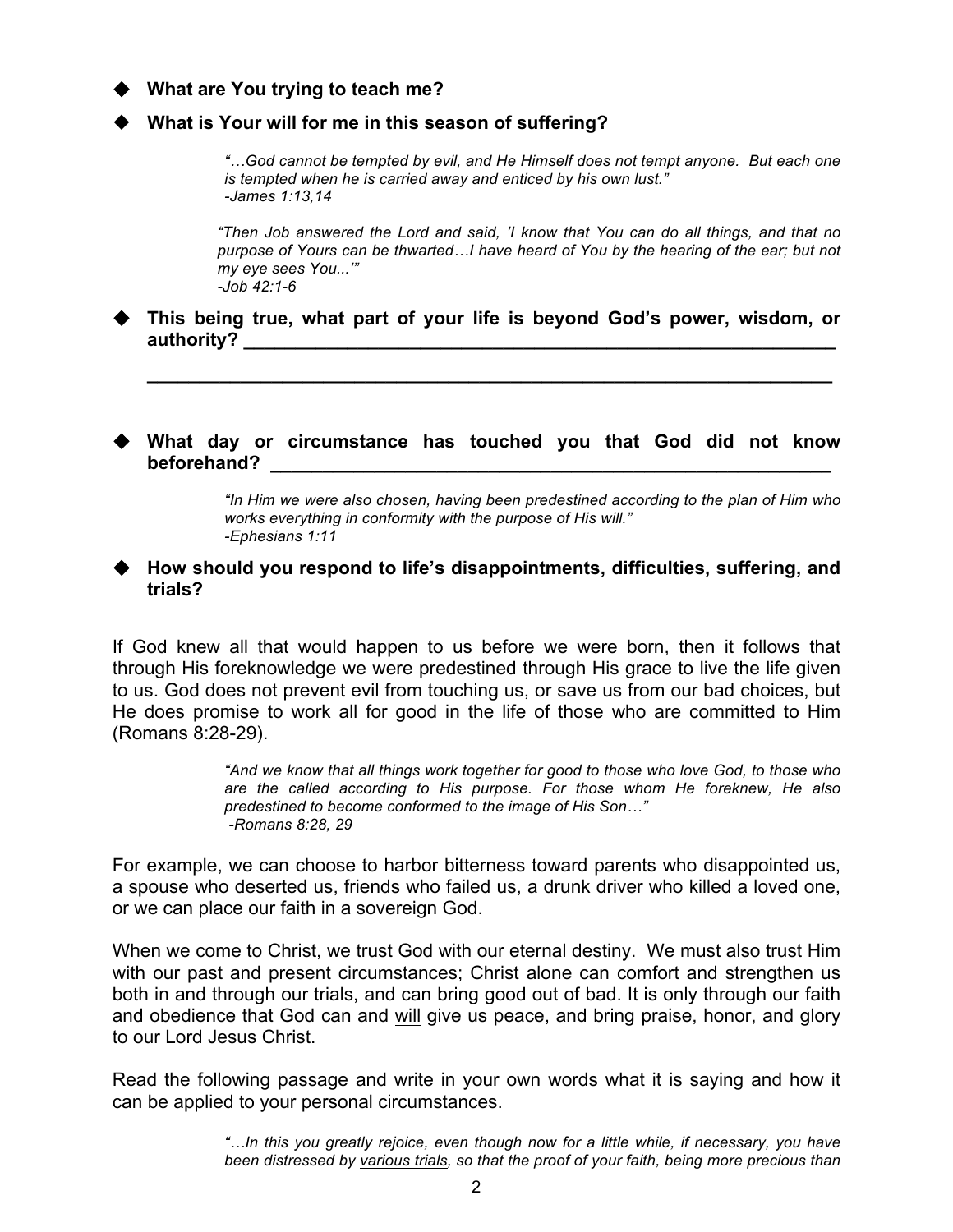*gold which is perishable, even though* tested *by fire, may be found to result in praise and glory and honor at the revelation of Jesus Christ." -1 Peter 1:3-7*

## Trials and Tribulation

 $\_$  . The contribution of the contribution of the contribution of the contribution of the contribution of the contribution of the contribution of the contribution of the contribution of the contribution of the contributio

 $\_$  , and the state of the state of the state of the state of the state of the state of the state of the state of the state of the state of the state of the state of the state of the state of the state of the state of the

 $\_$  , and the state of the state of the state of the state of the state of the state of the state of the state of the state of the state of the state of the state of the state of the state of the state of the state of the

 $\_$  , and the state of the state of the state of the state of the state of the state of the state of the state of the state of the state of the state of the state of the state of the state of the state of the state of the

#### **GOD'S WORD TEACHES THAT TRIALS AND TRIBULATIONS ARE PART OF THE CHRISTIAN LIFE.**

*"These things I have spoken to you, that in Me you may have peace. In the world you will have tribulation' but be of good cheer, I have overcome the world." -John 16:33*

Jesus tells us that we can have peace and that He has overcome the world, but still in the midst of trials we ask, "Why? What is *God's* purpose?" Just as the refiner places crude gold into a crucible and administers heat to bring dross (impurity) to the surface, God allows His beloved children to go into the crucible of suffering to be *refined* and *transformed* into the image of our Redeemer, Jesus Christ.

> *"He will sit as a smelter and purifier of silver, and He will purify the sons of Levi and refine them like gold and silver, so that they may present to the Lord offerings in righteousness." -Malachi 3:3*

If we trust ourselves to God's goodness and purpose, our hearts will become permeated with the love, hope, and confidence of Jesus Christ. Others will see the righteousness of Jesus Christ being worked out in us.

Remember Romans 8:28-29:

*"And we know that all things work together for good to those who love God, to those who are the called according to His purpose. For those whom He foreknew, He also predestined to become conformed to the image of His Son…" -Romans 8:28, 29*

God does not say *some* things work together for good, but *all* things. The key is faith; if we choose to believe God's promises and trust Him in all of our trials and tribulations, we will be victorious and God will be glorified. In this passage, *"…to those who love God"*, are those who have received Jesus as Lord and Savior, which includes an understanding that God's purpose in this life is to deliver us from the power of sin, which translates to becoming one who is able to choose righteousness over evil, glory to God.

> *"But thanks be to God, who always leads us in triumph in Christ, and manifests through us the sweet aroma of the knowledge of Him in every place." -2 Corinthians 2:14*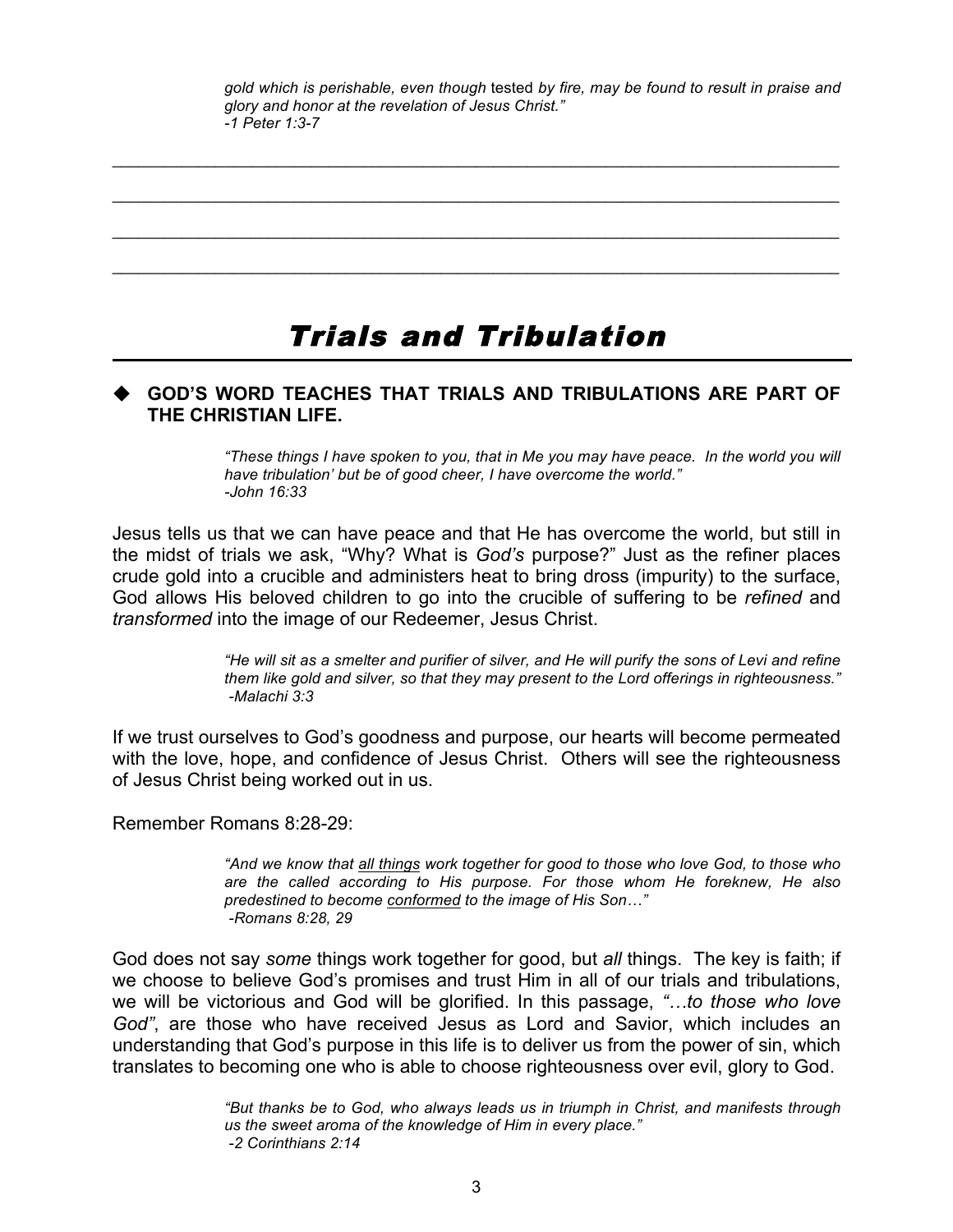**Are you willing to trust God with the pain that others have caused in your life? Yes** ☐ **No** ☐

- **Are you willing to allow God to transform your life through trials?**
- **Are you willing to trust God as you deal with hurts and trials in your life?**

*"There are times, says Jesus, when God cannot lift the darkness from you, but trust Him. God will appear like an unkind friend, but He is not; He will appear like an unnatural Father, but He is not; He will appear like an unjust judge, but He is*  not. Keep the notion of the mind of God behind all things strong and growing. *Nothing happens in any particular unless God's will is behind it, therefore you can rest in perfect confidence in Him."* 

My Utmost for His Highest Oswald Chambers

## The Cost of UnForgiveness

The word *forgive* means literally *to give away*. When a debt is forgiven, the rights to payment are *given away*. If someone injures me and I forgive them, I *give away* the freedom to continue being angry and resentful towards the one who wronged me. To do this breaks many strongholds that lead to emotional and psychological problems. To trust God and forgive others means giving our hurts to God, letting Him take them away from us. In this way, we give away any right we may have to resent or seek retribution. Through God, we give a pardon for the offense. The word *pardon* is derived from Latin, *perdonare*, meaning to *grant freely*. True forgiveness is undeserved, unmerited, and free. It is not *just* or *fair*. In the Scriptures, to *forget* means, *to let go from one's power.*

When we refuse to grant forgiveness, choosing to maintain our *right* to demand payment for wrongs done to us, there is a price to pay. Unforgiveness, or being unwilling to let go of offense when we believe another person has wronged us, results in a negative emotional condition. The most common is *resentment*, which means *to feel again*. **Resentment clings to past hurts, reliving them over and over**. Resentment, like *picking a scab*, prohibits our wounds from healing.

> *"See to it that no one comes short of the grace of God; that no root of bitterness springing up causes trouble, and by it many be defiled." -Hebrews 12:15*

- $\bullet$  In Hebrews 12:15, we learn that bitterness is like a deep root taking hold in the human heart, which then grows and produces *fruit*; however, rather than nourishing others, this bitter fruit defiles both us and others.
- Most people do not realize or readily admit to harboring unforgiveness, resentment or bitterness because they only recognize it as a logical emotion after being hurt. They see their condition as justified and seek others to listen to their complaints, or sympathize with them. Ephesians 4:31 teaches that there will be undeniable evidence in an individual's life that the bitter tree of resentment is growing within their heart.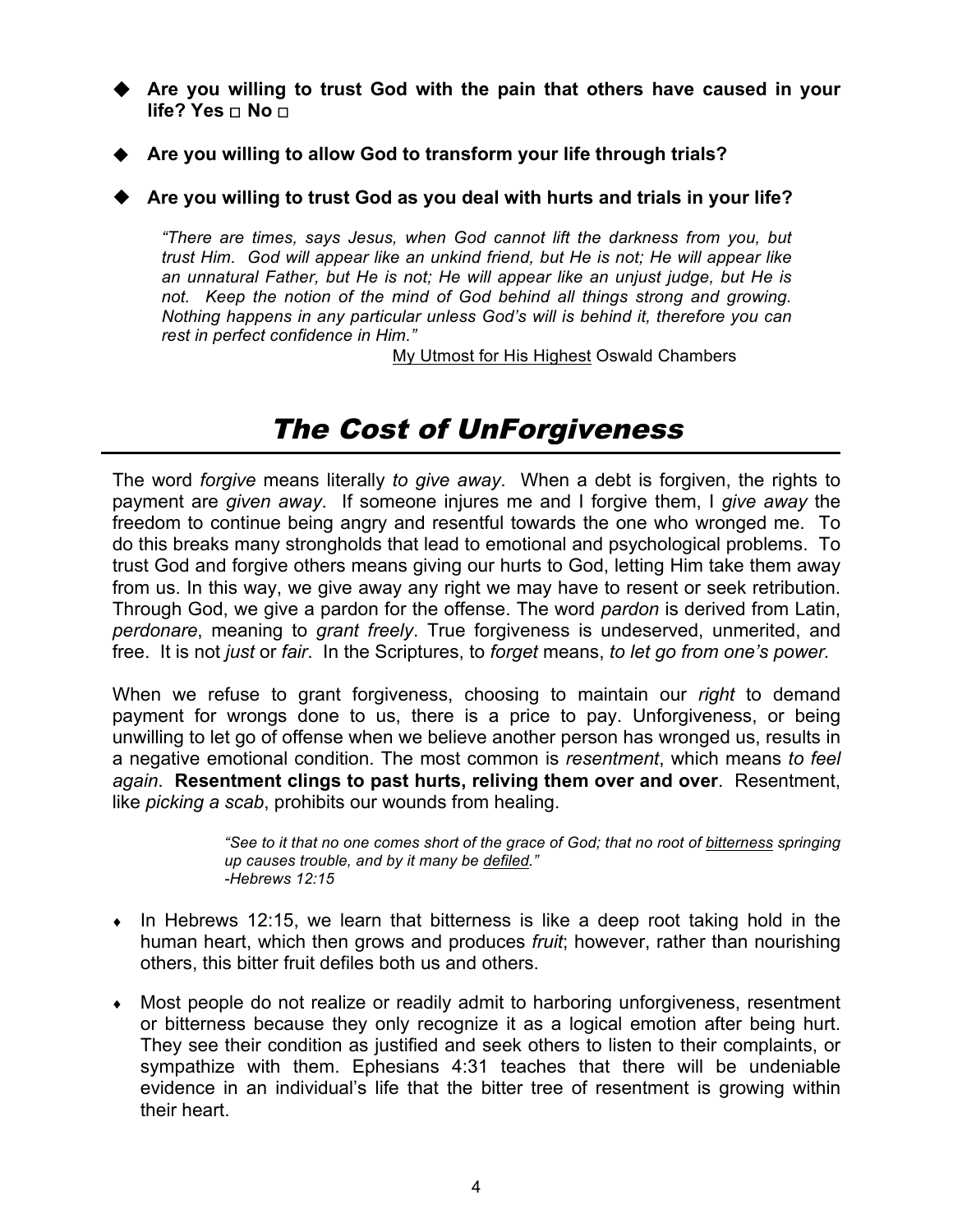*"Let all bitterness and wrath and anger and clamor and slander be put away from you, along with all malice."* -Ephesians 4:31

**Wrath** *– An outburst of a strong, vengeful anger or indignation, seeking retribution*.

**Anger** *– A state of mind marked by fretfulness and reacting to life's challenges with frustration.*

**Evil speaking** *– Unkind words, verbal abuse against someone, clamor/slander, wounding someone's reputation by evil reports, backbiting, insult and defamation.*

**Malice** *– Hateful feelings that we nurture in our hearts. A desire to see another suffer*  and/or to separate ourselves from that person, not wanting to work toward *reconciliation.*

Ask yourself, *"Are any of these common in my life?"*

• Pride • Self-righteousness • Self-pity • Emotional disturbances • Anxiety, tension & stress • Health problems • Eating Disorders • An unhealthy sense of self-confidence • Lack of trust in relationships • Lack of intimacy in marriage • Sexual Dysfunction • Judgmental & critical of others • Ultra-sensitive & easily offended • Absence of peace & joy • Broken fellowship with Jesus • Afraid to lead as a husband • Afraid to follow as a wife

## Why Forgive?

Along with the emotional and social devastation that results from unforgiveness, we are indebted to forgive because:

#### **← GOD COMMANDS IT**

Obedience to God is not optional. Deciding when we will and will not obey His commands leads to an unfruitful, ineffective and spiritually barren life.

> *"But love your enemies, and do good…and you will be sons of the Most High; for He Himself is kind to ungrateful and evil men. Be merciful, just as your Father is merciful." - Luke 6:35,36*

> *"And whenever you stand praying. If you have anything against anyone, forgive him, that your Father in heaven may also forgive you your trespasses."* -Mark 11:25

#### **IN FORGIVING, WE BEAR THE IMAGE OF JESUS**

As Christians, we are called to carry the name of Christ to a lost world. In fact, the term *Christian* means *little Christ.* Christ demonstrated forgiveness, came to this earth and died to establish forgiveness for the guilty; to bear His image we must be willing to forgive others, as He forgives us. Christ commissioned the church to proclaim forgiveness. You must forgive others to bear the image of Christ within yourself !

> *"Then Jesus said, 'Father, forgive them, for they do not know what they do.' " -Luke 23:34*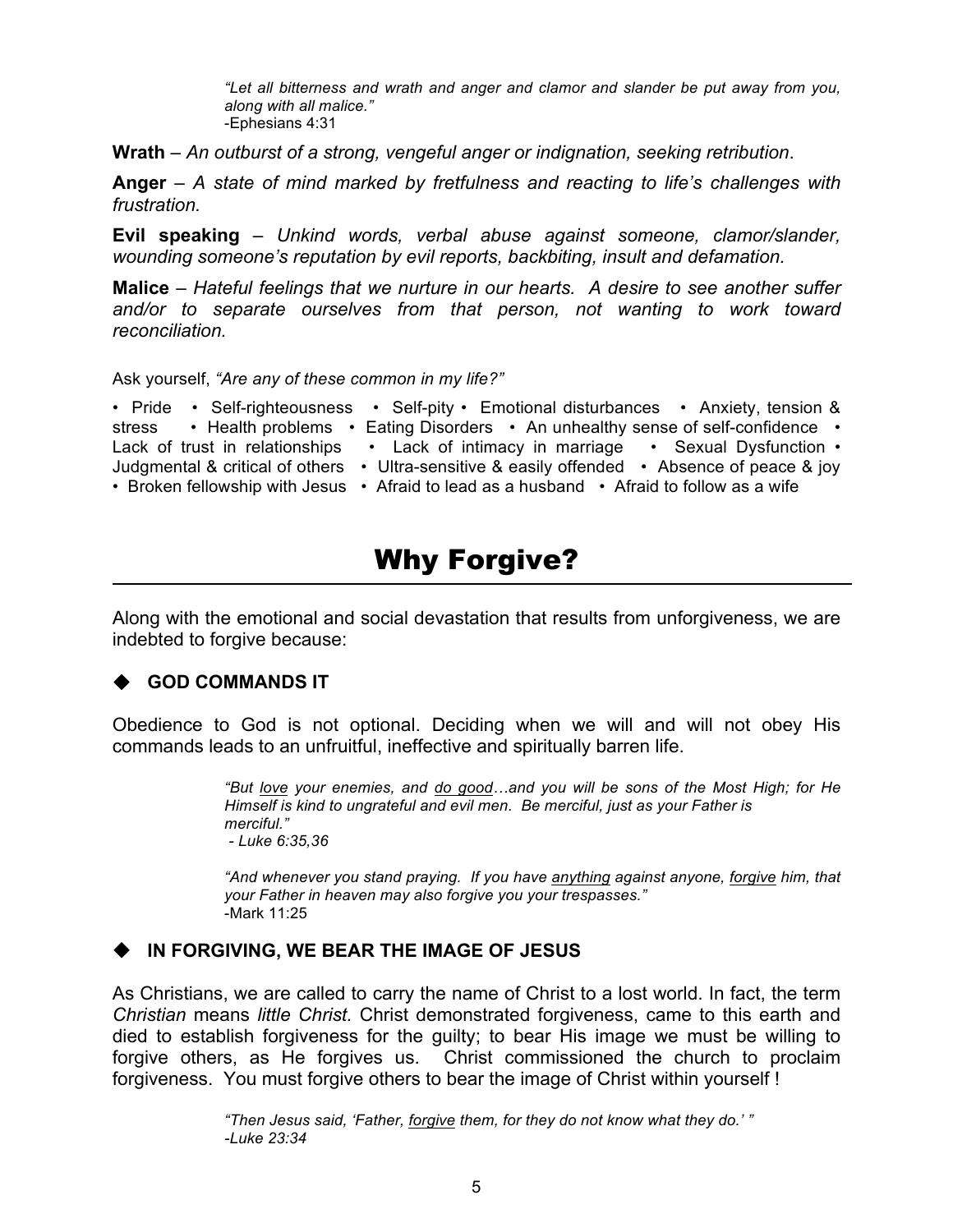*"…the one who says he abides in Him ought to walk in the same manner as He walked."*  -1 John 2:6

#### **FORGIVENESS BREAKS THE CYCLE OF PAIN, BLAME AND STRONGHOLDS**

Forgiveness brings healing to a hurting person, functions as an antidote to the poison of bitterness; however, it does not address all issues of blame and fairness, but often disregards those altogether. Remember, the hurt and resentment is left behind with God, while obedience to forgiveness brings freedom and enables one to start over in a relationship, when that applies.

This truth is demonstrated in the life of Joseph, Genesis chapters 37-45. Betrayed by his brothers and sold into slavery, he refused to allow the root of bitterness to take hold in his life. After years of separation, when the family was reunited, Joseph testified of the healing work that God had done in his life through forgiveness, demonstrated by the names of his sons.

In Genesis 41:51,52, we read:

*"Joseph named the firstborn Manasseh, "For," he said, "God has made me forget all my trouble in all my father's household."*

*"He named the second Ephraim, "For," he said, "God has made me fruitful in the land of my affliction…"*

In this passage, *forget* does not mean cease to remember, but means to *let go*, or cease to let hurts control your present life. Joseph's *fruitfulness* was directly related to putting his trust in God's sovereignty and forgiving others*.* Remember that resentment means *to feel again.* Instead of multiplying his hurt by feeling it again and again, Joseph chose to trust God as the overseer of all events in his life.

*Unforgiveness imprisons us in the past and locks out all potential for a fruitful life.*

During Joseph's years in Egypt, he allowed God to heal a heart that had been broken by his own brothers. Later, when given the opportunity, he demonstrated his healing through acts of love, forgiveness, and grace to his brothers. Joseph speaks to them in Genesis 45:

> *"Now do not be grieved or angry with yourselves, because you sold me here, for God sent me before you to preserve life…and to keep you alive by a great deliverance…He kissed all his brothers and wept on them, and afterward his brothers talked with him."*

There was no blaming and no explanation demanded, only the voice of mercy and forgiveness. The way was cleared for Joseph and his brothers to be reunited and begin a new relationship.

#### **FORGIVENESS LOOSENS THE STRANGLEHOLD OF GUILT IN THE OFFENDER**

*"…in the ages to come He might show the surpassing riches of His grace in kindness toward us in Christ Jesus."*  -Ephesians 2:7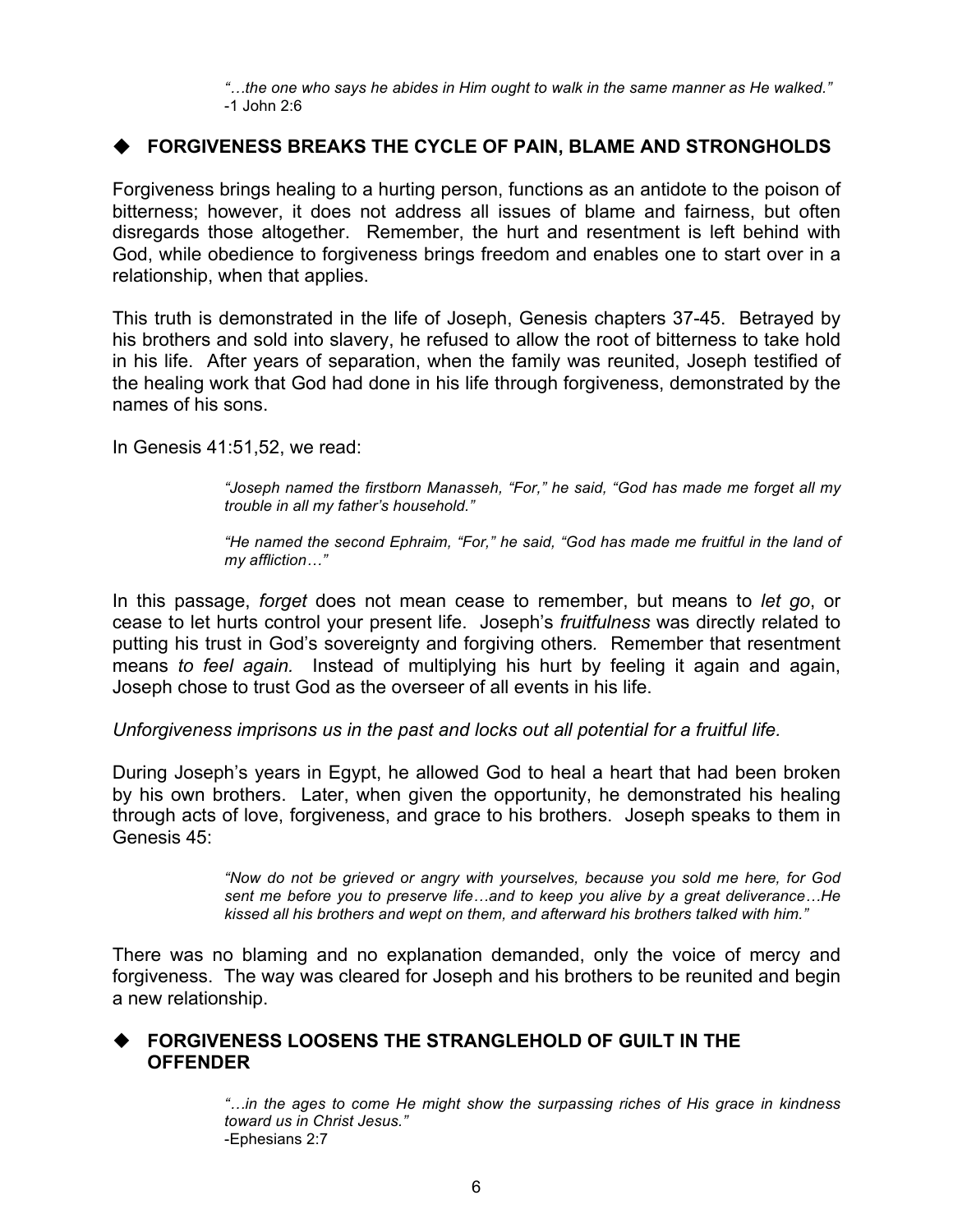Forgiveness brings freedom to all involved. God set Joseph free, but his brothers would have carried their grief to the grave if Joseph had not forgiven them. Remember, we forgive because God forgives us in Christ. That same forgiveness undeserved and unearned, is what we owe to others and functions to relieve the oppressive burden of what we know as quilt.

If Jesus had not extended kindness and forgiveness to sinners, we would all forever exist in the stranglehold of guilt. He made the first move toward us, which made it possible for us to be reconciled to Him.

## Reconciliation

To *reconcile* is to restore to friendship or harmony, to settle or resolve differences. It is the doing away of an enmity, the bridging over of a quarrel. Reconciliation implies that the parties being reconciled were formerly hostile to and/or separated from one another.

**NOTE:** there are situations where reconciliation is *not* necessary, possible, or even needed, such as:

- An emotionally or physically abusive parent or ex-spouse.
- A random person that hurt you or a loved one: a rapist, a drunk who hurt or killed a loved one, a teacher or coach that verbally hurt you, etc.

Wisdom applies when considering reconciliation, which is different than forgiveness. In all of our relationships, to establish boundaries for emotional and physical well-being is essential. And any reconciliation that is going successfully will be accompanied by kindness and peace rather than anger and turmoil.

> *"Let all bitterness and wrath and anger and clamor and slander be put away from you, along with all malice. Be kind to one another, tender-hearted, forgiving each other, just as God in Christ also has forgiven you." -Ephesians 4:31,32*

The Scriptures instruct us to *"Let all bitterness… be put away from you… be kind… tenderhearted, forgiving…"* It guides us and instructs us in each of these questions.

- ◆ How do we put away bitterness?
- **How do we reconcile with someone that we have offended?**
- ◆ How do we repair the hurt we have caused others?
- **How do we forgive someone who has offended us?**
- **How can we change our own feelings about a wrong done?**

#### If You Need To Be Forgiven

*As an act of the will, you must:*

**1. CONFESS YOUR SIN TO GOD, ASK HIM TO FORGIVE YOU AND BY HIS HOLY SPIRIT TO FILL YOUR HEART WITH HIS LOVE.**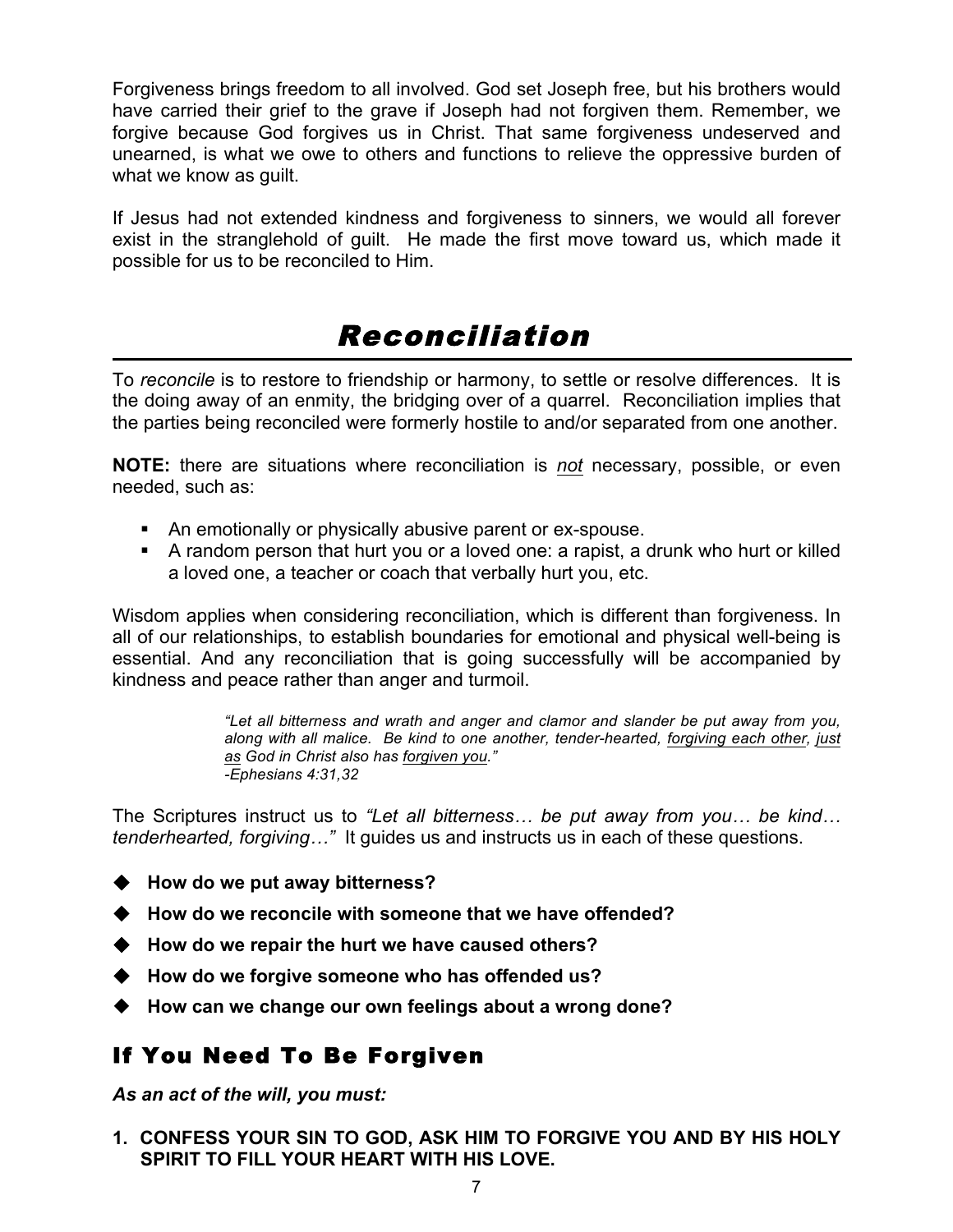*"Blessed is he whose transgression is forgiven, whose sin is covered…When I kept silent, my bones grew old through my groaning all the day long. For day and night Your hand was heavy upon me; my vitality was turned into the drought of summer. I acknowledged my sin to You and my iniquity I have not hidden. I said, "I will confess my transgressions to the Lord," and You forgave the iniquity of my sin."*

 *-Psalm 32:1,3-5*

*"If we confess our sins, He is faithful and just to forgive us our sins and to cleanse us from all unrighteousness." -1 John 1:9*

*"As far as the east is from the west, so far has He removed our transgressions from us." -Psalm 103:12*

- **Take a moment right now to cry out to God, asking Him to forgive you and to fill you with His Holy Spirit to strengthen you to obey.**
- *God alone forgives sins. He forgives and He forgets. By faith, accept God's absolute forgiveness and cleansing.*

*"Forgiveness is not an emotion…Forgiveness is an act of the will, and the will can function regardless of the temperature of the heart."* 

-Corrie ten Boom

#### **2. IF POSSIBLE, GO TO THOSE YOU HAVE WRONGED, HUMBLY MAKE CONFESSION AND ASK FOR THEIR FORGIVENESS.**

*"Therefore if you bring your gift to the altar, and there remember that your brother has something against you, leave your gift there before the altar, and go your way. First be reconciled to your brother, and then come and offer your gift."*  -Matthew 5:23-24

Write out your commitment to obey Matthew 5:23,24.

Write out names and briefly what needs to be said for forgiveness from each person.

\_\_\_\_\_\_\_\_\_\_\_\_\_\_\_\_\_\_\_\_\_\_\_\_\_\_\_\_\_\_\_\_\_\_\_\_\_\_\_\_\_\_\_\_\_\_\_\_\_\_\_\_\_\_\_\_\_\_\_\_\_\_\_\_\_\_\_\_\_\_  $\_$  $\_$ \_\_\_\_\_\_\_\_\_\_\_\_\_\_\_\_\_\_\_\_\_\_\_\_\_\_\_\_\_\_\_\_\_\_\_\_\_\_\_\_\_\_\_\_\_\_\_\_\_\_\_\_\_\_\_\_\_\_\_\_\_\_\_\_\_\_\_\_\_\_ \_\_\_\_\_\_\_\_\_\_\_\_\_\_\_\_\_\_\_\_\_\_\_\_\_\_\_\_\_\_\_\_\_\_\_\_\_\_\_\_\_\_\_\_\_\_\_\_\_\_\_\_\_\_\_\_\_\_\_\_\_\_\_\_\_\_\_\_\_\_  $\_$  $\_$ 

\_\_\_\_\_\_\_\_\_\_\_\_\_\_\_\_\_\_\_\_\_\_\_\_\_\_\_\_\_\_\_\_\_\_\_\_\_\_\_\_\_\_\_\_\_\_\_\_\_\_\_\_\_\_\_\_\_\_\_\_\_\_\_\_\_\_\_\_\_\_  $\_$  $\_$ \_\_\_\_\_\_\_\_\_\_\_\_\_\_\_\_\_\_\_\_\_\_\_\_\_\_\_\_\_\_\_\_\_\_\_\_\_\_\_\_\_\_\_\_\_\_\_\_\_\_\_\_\_\_\_\_\_\_\_\_\_\_\_\_\_\_\_\_\_\_

> Six of the most powerful words in the English language: **"I was wrong. Please forgive me."**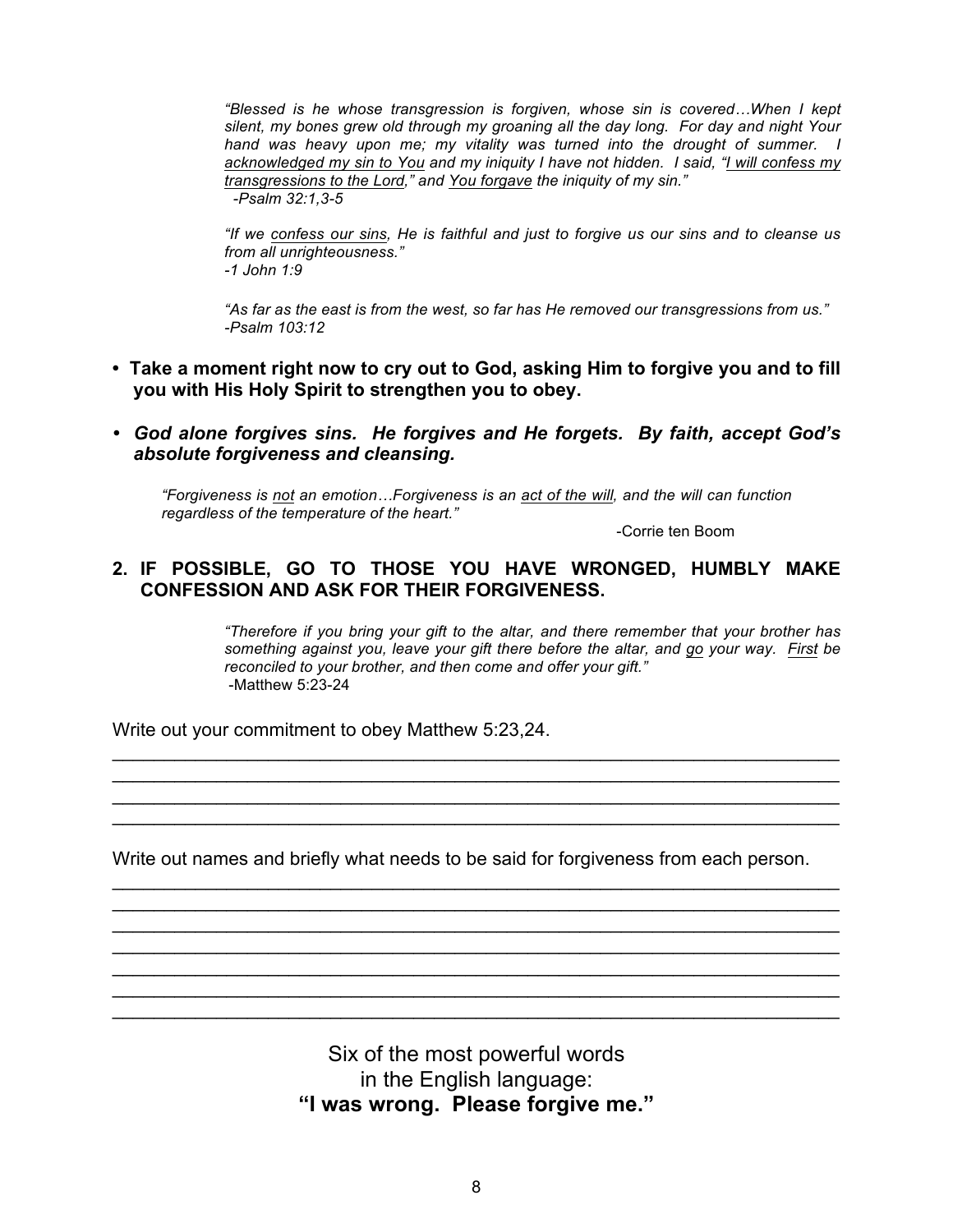When possible, do this face to face. However, due to logistics or possible confrontation, you may have to communicate with the person by telephone or in writing.

**Note:** Don't let distractions or other obstacles delay this act of obedience. In our modern society, the telephone, postal service, email, and texting can put us in touch with others rapidly.

Share your decision with a trustworthy Christian friend, asking them to prayer partner with you and hold you accountable to follow through on this commitment.

**Note:** If the person you have wronged has passed away, you need simply go to God with your confession.

#### **3. SPEND TIME DAILY WITH THE LORD IN HIS WORD AND IN PRAYER.**

One of the many negative consequences of not seeking or giving forgiveness is a *hindered relationship with God*. Praise the Lord that He never leaves us or forsakes us, but our own heart is what grows cold and feels separated, thus affecting our intimacy with Him. I believe this is a *consequence* that God designed to motivate us to practice forgiveness in our life.

> *"But seek first the kingdom of God and His righteousness, and all these things shall be added to you." -Matthew 6:33*

Write out your decision to spend time *daily* with God by reading of His Word, and in prayer and meditation.

\_\_\_\_\_\_\_\_\_\_\_\_\_\_\_\_\_\_\_\_\_\_\_\_\_\_\_\_\_\_\_\_\_\_\_\_\_\_\_\_\_\_\_\_\_\_\_\_\_\_\_\_\_\_\_\_\_\_\_\_\_\_\_\_\_\_\_\_\_\_  $\_$  $\_$ \_\_\_\_\_\_\_\_\_\_\_\_\_\_\_\_\_\_\_\_\_\_\_\_\_\_\_\_\_\_\_\_\_\_\_\_\_\_\_\_\_\_\_\_\_\_\_\_\_\_\_\_\_\_\_\_\_\_\_\_\_\_\_\_\_\_\_\_\_\_

#### **4. PONDER THE MEANING OF THE CROSS AND THE SACRIFICE JESUS MADE FOR YOUR SINS.**

*"For we ourselves were also once foolish, disobedient, deceived, serving various lusts and pleasures, living in malice and envy, hateful and hating one another. But when the kindness and the love of God our Savior toward man appeared, not by works of righteousness which we have done, but according to His mercy He saved us, through the washing of regeneration and renewing of the Holy Spirit." -Titus 3:3-5*

Take a moment right now and thank Jesus for all that He has done for you: for forgiving all of your sins; for His perfect plan of transforming you into His image; and for the gift of His Holy Spirit.

### IF YOU NEED TO FORGIVE

**1. PRAY AND ASK GOD FOR THE STRENGTH TO OBEY AND FORGIVE THE PERSON OR PERSONS.**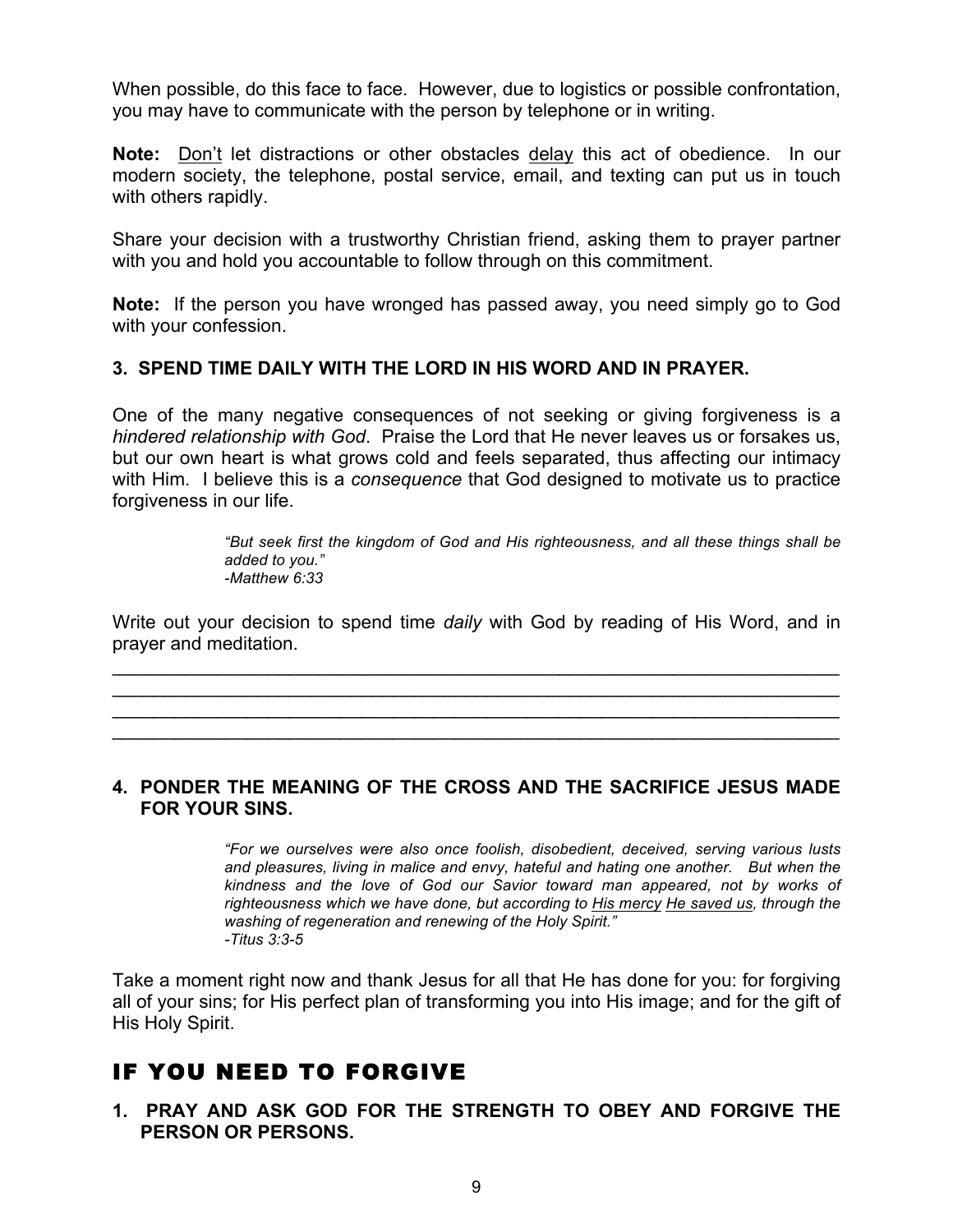*"So Jesus answered and said to them, "Assuredly, I say to you, if you have faith and do not doubt…if you say to this mountain, 'Be removed and be cast into the sea,' it will be done."* 

*-Matthew 21:21*

#### **God promised to give us the strength to move mountains. This may be your Mt. Everest!**

*"Whenever I see myself before God and realize something of what my blessed Lord has done for me at Calvary, I am ready to forgive anybody anything, I cannot withhold it. I do not even want to withhold it."* 

 *-Dr. Martyn Lloyd-Jones*

We know that it is God's will that we forgive others, so we can be confident that if we ask for this strength, it will be granted.

#### **2. COMMUNICATE YOUR FORGIVENESS TO THE PERSON OR PERSONS.**

*"Now this is the confidence that we have in Him, that if we ask anything according to His will, He hears us." -1 John 5:14*

*"Therefore let us pursue the things which make for peace and the things by which one may edify another." - Romans 14:19*

#### **Get Motivated!**

In Matthew 22:36-40, the Lord Jesus revealed an essential truth when answering this question: *"Teacher, which is the greatest commandment in the law?" Jesus said to him, "'You shall love the Lord your God with all your heart, with all your soul, and with all your mind.' This is the first and great commandment. And the second is like it: 'You shall love your neighbor as yourself.' On these two commandments hang all the Law and the Prophets."* Jesus Himself said that our love for others is equally as important as our love for Him.

We want God to forgive us and, in fact, we ask for this regularly and depend upon it. God shows His love to us, and we are to respond by first loving Him and then loving others. This verse is NOT saying our love for others will ever put us in conflict with God's desires or will for us, but that all love that we show to others will be within the scope of our obedience to Him. We will not put our own desires or the desire to satisfy others over our obedience to God.

Matthew 5:22 reads, *"But I say to you that whoever is angry with his brother without a cause shall be in danger of the judgment. And whoever says to his brother, 'Raca!' shall be in danger of the council. But whoever says, 'You fool!' shall be in danger of hell fire."*

Let's bring some clarity to the words in this verse. To be "angry with his brother" means; treating someone in thought, word or deed in an unloving way. How common is it among believers today to treat a spouse, child, friend, employee, or even a stranger, in an unloving way and excuse their behavior rather than seek reconciliation?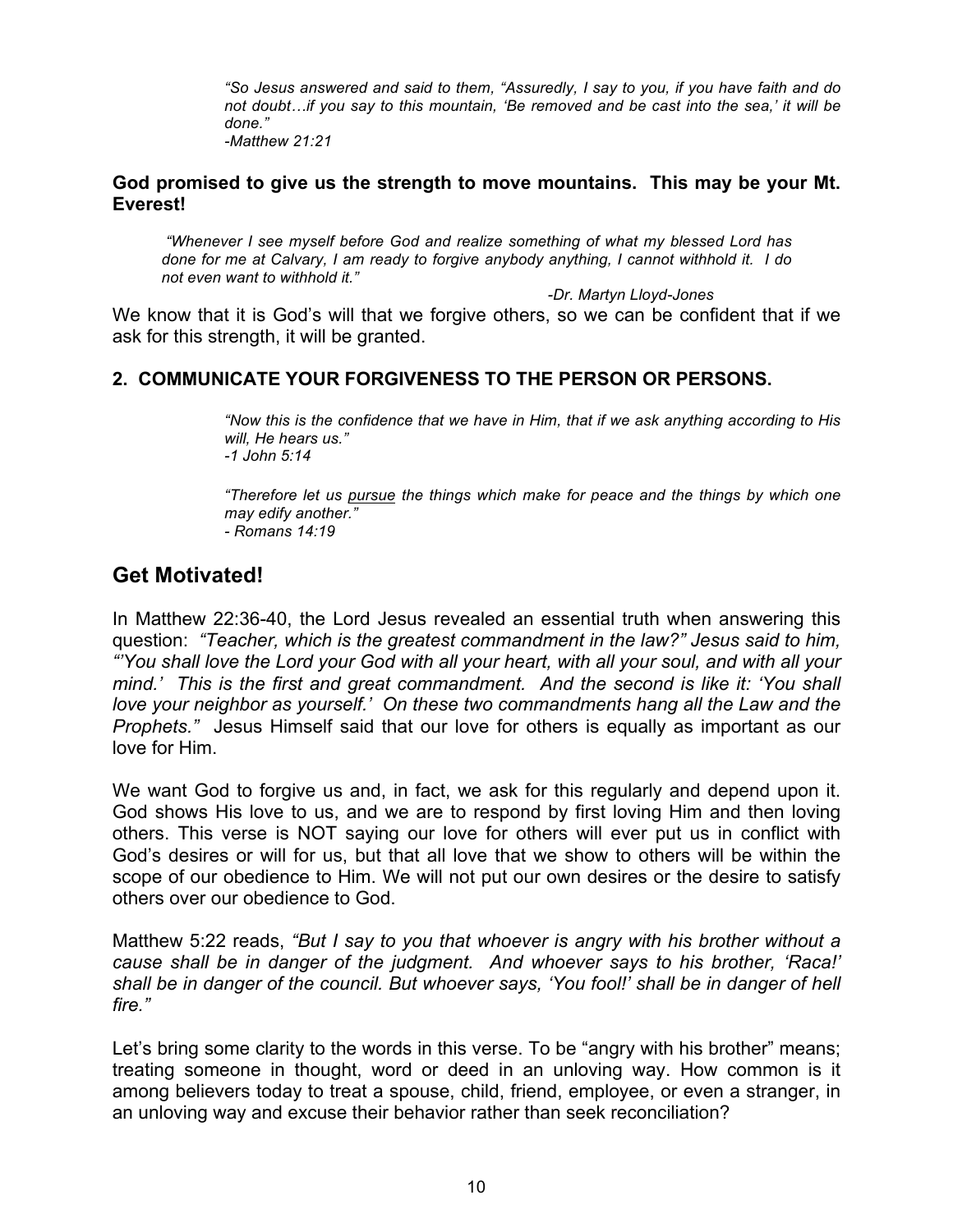The word *raca* means to hold someone in contempt, judge, or believe them to be worthless or less than you are in some way. The word *fool* means one who is morally worthless and undeserving of salvation. These are serious charges that many believers are aiming at others for one reason or another. The Lord says in 1 Corinthians 6:20, *"for you were bought at a price; therefore glorify God in your body and in your spirit, which are God's".*

We are to glorify or, in other words, reflect Christ to all with no exception. Lingering thoughts or behaviors toward others that are unloving or not Christ-like are inexcusable and require *repentance* both toward God and the person. Matthew 5:23-24 says, *"Therefore if you bring your gift to the altar, and there remember that your brother has something against you, leave your gift there before the altar, and go your way. First be reconciled to your brother, and then come and offer your gift".*

When do we go to the altar? This is referring to our fellowship with Jesus, our time in prayer and thanksgiving and asking petitions of Him. It is our daily acts of devotion and our desire to abide in Him. John 15:5-6 says, *"I am the vine, you are the branches. He who abides in Me, and I in him, bears much fruit; for without Me you can do nothing".* To abide means to dwell with; to live in a constant awareness of being the temple of the Holy Spirit. And it says that *IF* we do it, we will bear much fruit, for without His *grace* we can do *NOTHING*. So, going to the altar refers to our fellowship with Jesus and our ability to receive the grace necessary for bearing fruit and obeying His will.

When we owe someone forgiveness, either by the asking or giving, God says we first must clear this up before we can expect His blessing and grace. What are the gifts in Matthew 5:23? *"Therefore if you bring your gift to the altar…".* We know that bringing sacrifices to the temple was a common practice for the Jews as part of atoning for their sins. Our gifts today are praise, tithes, worship, obedience, and service to Him. Yet Jesus said He will not receive these gifts if you owe anyone reconciliation.

I Samuel 15:22 says, *"Has the Lord as great delight in burnt offerings and sacrifices, as in obeying the voice of the Lord? Behold, to obey is better than sacrifice, and to heed than the fat of rams."* So we see that service and work for God will not fix this problem.

In 1 Corinthians 11:26-32, we are exhorted to *examine* ourselves before we take communion: *"For as often as you eat this bread and drink this cup, you proclaim the Lord's death till He comes. Therefore whoever eats this bread or drinks this cup of the Lord in an unworthy manner will be guilty of the body and blood of the Lord. But let a man examine himself, and so let him eat of the bread and drink of the cup. For he who eats and drinks in an unworthy manner eats and drinks judgment to himself, not discerning the Lord's body. For this reason many are weak and sick among you, and many sleep. For if we would judge ourselves, we would not be judged. But when we are judged, we are chastened by the Lord, that we may not be condemned with the world."*

How often do Christians come to church and partake of communion without first examining their heart to see if they are harboring bitterness and/or have sinned against someone, and do not repent or plan on being reconciled with that person/s?

The word reconcile means to make things right; to change ones feelings or perspective toward another; or to pay a debt owed.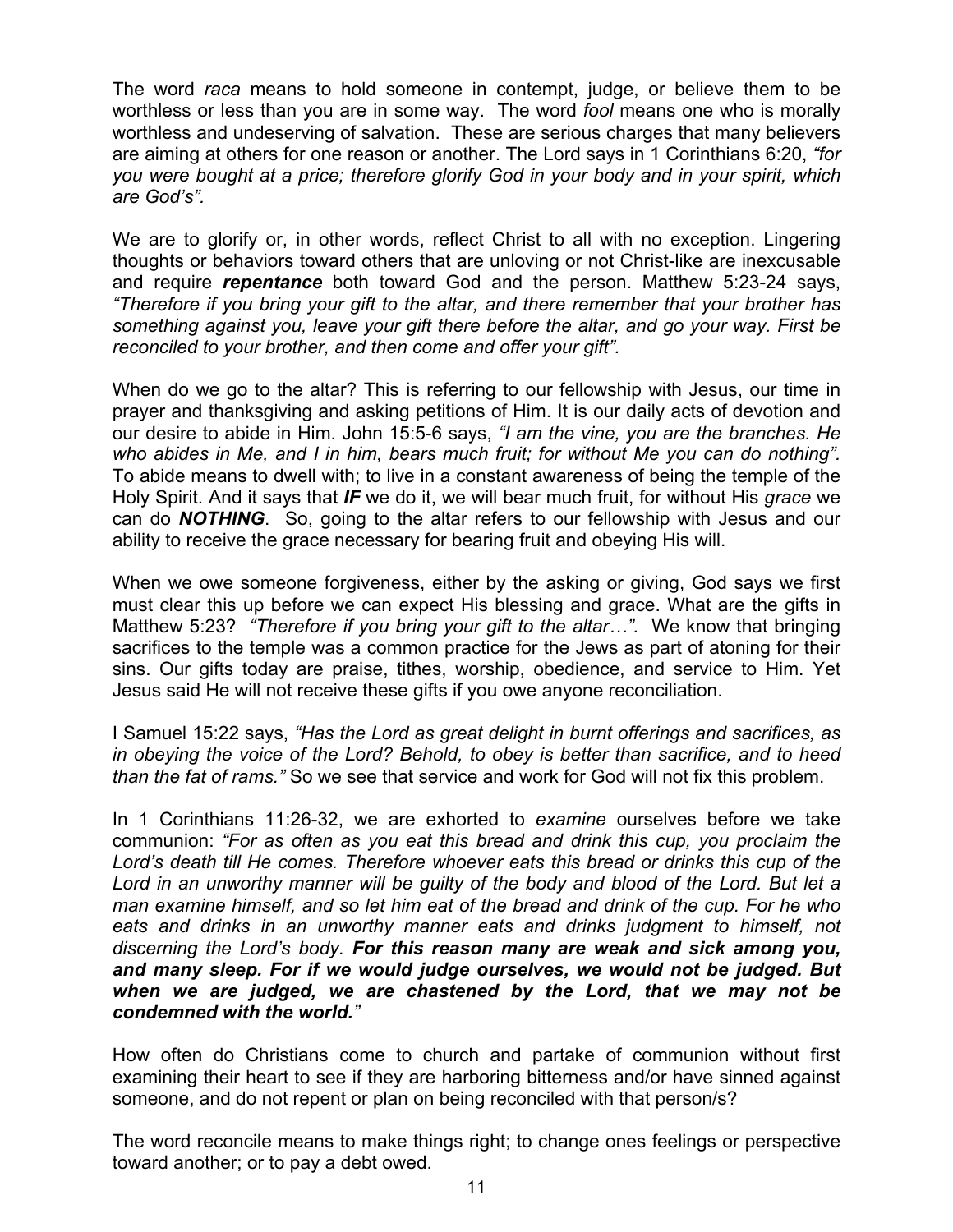Romans 13:8 tells us, *"Owe no one anything except to love one another, for he who loves another has fulfilled the law."* As Christians we have a debt to pay that God Himself says we owe to others: to love them in thought, word, and deed. This also includes forgiving those who have hurt us; many Christians are harboring bitterness, resentment, or un-forgiveness toward someone. They justify harboring these feelings because this person has not yet paid any deserved consequences, nor have they taken any responsibility for their behavior. It is a fact of life for all people: we will be hurt by others, even those who are supposed to love us. Our parents, siblings, spouses, uncles, aunts, friends, pastors, teachers, etc. can hurt us both ignorantly and/or deliberately.

The word *forgive* is *a* verb*, or* an *action* word*.* God is using His Word to speak to you right now, revealing truth to act upon.

Forgiveness is not an easy thing to do, therefore you must not try to stand alone, but seek the *support* and accountability of a mature Christian friend, spouse, or prayer partner to help you follow through.

Write out your commitment to forgive the person, or to ask for forgiveness of a person that God reveals to you. Give yourself a deadline for contact so you don't put it off!

 $\_$ \_\_\_\_\_\_\_\_\_\_\_\_\_\_\_\_\_\_\_\_\_\_\_\_\_\_\_\_\_\_\_\_\_\_\_\_\_\_\_\_\_\_\_\_\_\_\_\_\_\_\_\_\_\_\_\_\_\_\_\_\_\_\_\_\_\_\_\_\_\_ \_\_\_\_\_\_\_\_\_\_\_\_\_\_\_\_\_\_\_\_\_\_\_\_\_\_\_\_\_\_\_\_\_\_\_\_\_\_\_\_\_\_\_\_\_\_\_\_\_\_\_\_\_\_\_\_\_\_\_\_\_\_\_\_\_\_\_\_\_\_

> *"For if you forgive men their trespasses, your Heavenly Father will also forgive you." -Matthew 6:14*

*In some cases, due to logistics, cost of travel, safety to you, or the ability of the other person to accept what you need to say, a letter, email, text or telephone call may be the best way for you to accomplish this.*

#### **Keep these points in mind when either speaking or communicating in writing:**

- **1. You are doing this out of obedience to your Heavenly Father who loves and cares for you.** He wants you to be free from the bondage and oppression you have been experiencing as a result of unforgiveness.
- **2. You do not have to rehearse every detail of their offense against you.** Many times, especially when forgiving parents, they are completely unaware of what they may have done to hurt you. In other cases, offenses may have been blatant such as sexual, physical, or emotional abuse, rape, abandonment by a parent, friend, or spouse, slander spoken against you, etc. Then you can be more specific as to why you need to forgive.
- **3. Do not try to compel others to own up to their offenses.** God has called you to obey, not to be a prosecuting attorney, jury, judge, or to try and make them confess that what they did was wrong!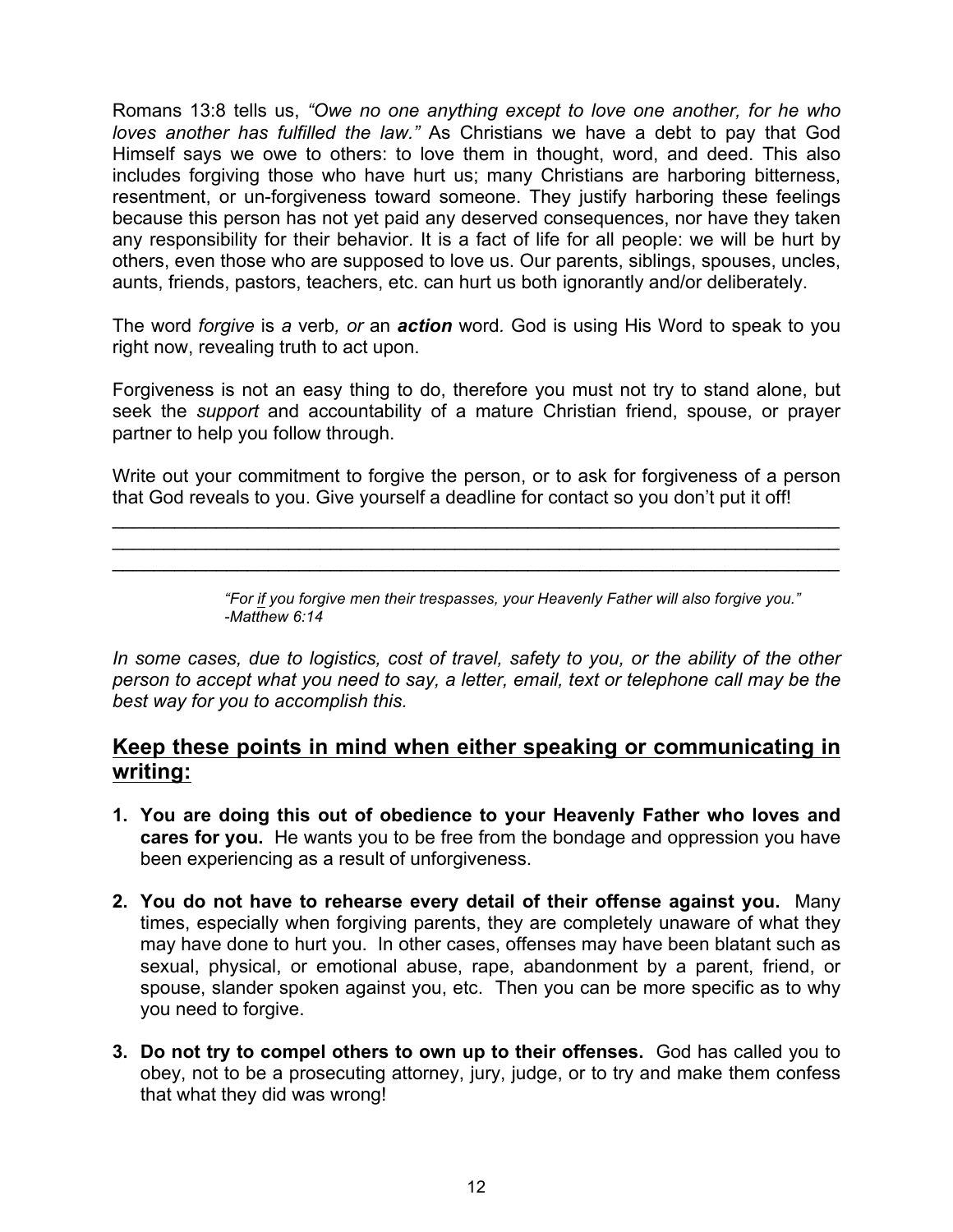- **4. Keep it short.** In many cases, due to the high level of emotion, we can find ourselves saying things we didn't intend and actually undermine the purpose of the meeting, letter, or conversation.
- **5. Finally (if applicable), ask them to forgive you for harboring bitterness toward them.** Remember that what they may have done was wrong and offensive, but bitterness and unforgiveness is *equally wrong*.

*"In the day when God will judge the secrets of men by Jesus Christ, according to my gospel." -Romans 2:16*

*"Therefore you are inexcusable, O man, whoever you are who judge, for in whatever you judge another you condemn yourself; for you who judge practice the same things." -Romans 2:1*

*"The degree to which I am able and willing to forgive others is a clear indication of the extent to which I have personally experienced God my Father's forgiveness for me."*

 *-Phillip Keller*

## Maintaining Your Commitment to Forgive

The person you have forgiven may continue to be a regular part of your life; possibly a parent, father/mother-in-law, your child, or a spouse. When this is the case, you may encounter a battle between the Spirit and the flesh after you have asked for forgiveness or have forgiven them.

> *"But the fruit of the Spirit is love, joy, peace, longsuffering, kindness, goodness,*  faithfulness, gentleness, self-control. Against such there is no law. And those who are *Christ's have crucified the flesh with its passions and desires. If we live in the Spirit, let us also walk in the Spirit. Let us not become conceited, provoking one another, envying one another." -Galatians 5:22-26*

The forgiveness experience has changed you, but it does not necessarily change *them.* God has had a major victory in your life, bringing you to this place of surrender and obedience; however, their position and/or their brash personality may not have changed! And they may continue to hold bitterness toward you; this circumstance will require that you seek God *daily* and possibly in the moment for *His strength* to continue on your path of mercy and compassion.

For example, you forgive a parent for being harsh and unloving, ask them to forgive you for harboring bitterness, yet they continue to be harsh and unloving. Your *flesh* may want to react in the way you did in the past, but God will be faithful to produce His fruit in your life as you *surrender* to Him moment by moment.

> *"For we do not wrestle against flesh and blood, but against principalities, against powers, against the rulers of the darkness of this age, against spiritual hosts of wickedness in the heavenly places." -Ephesians 6:12*

You must *keep in mind* that your obedience in forgiveness was not so that the other person or persons would change. Until they surrender their lives to the Lord, they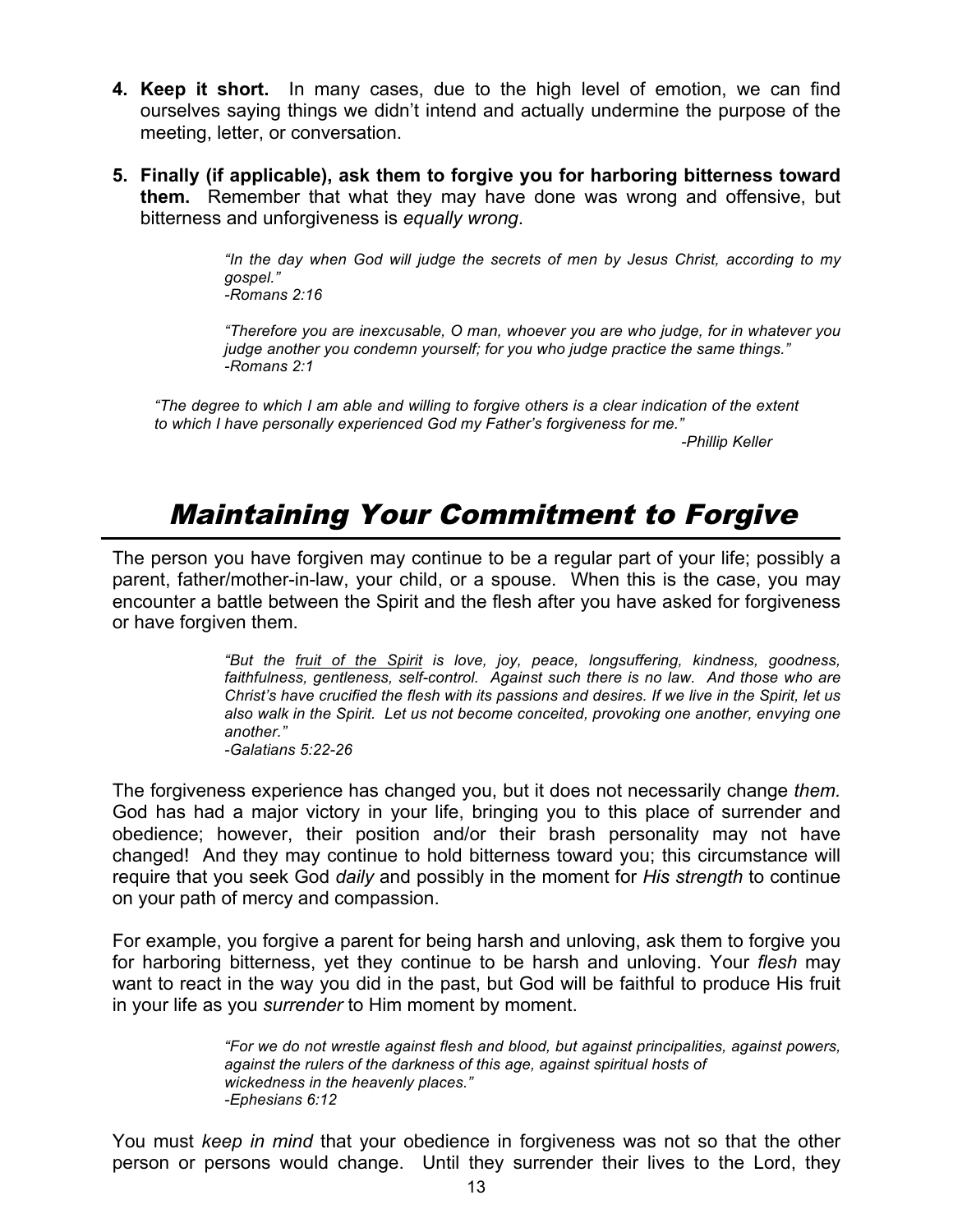*cannot* change. Only *God* can change our hearts and renew our minds, but it will only happen as we surrender to Him.

We are involved in a spiritual battle every day. The enemy, Satan, does not want you to obey God or have victory over sin and hurts; therefore, he will attack your mind with past memories, evil thoughts, lies, temptations, and condemnation. *You* must exercise mental self-control and remember *what* and *whom* you are battling!

> *"Be angry, and do not sin; do not let the sun go down on your wrath, nor give an opportunity to the devil." -Ephesians 4:26,27*

This is the reality in which we live! Satan hates to lose ground in your life. He does not like the idea that he has lost the ability to rob you of God's peace and joy.

#### **HOW DO I STOP GIVING THE DEVIL OPPORTUNITIES TO WORK HIS DESTRUCTION IN MY LIFE?**

#### **1. Test each thought that enters your mind by God's Word to see if it is from Him, from your flesh, or from the enemy.**

*"For though we walk in the flesh, we do not war according to the flesh. For the weapons of our warfare are not carnal but mighty in God for pulling down strongholds, casting down arguments and every high thing that exalts itself against the knowledge of God, bringing every thought into captivity to the obedience of Christ, and being ready to punish all disobedience when your obedience is fulfilled." -2 Corinthians 10:3-5*

*"Finally brethren, whatever things are true, whatever things are noble, whatever things are just, whatever things are pure, whatever things are lovely, whatever things are of good report, if there is any virtue and if there is anything praiseworthy – meditate on these things."* 

*- Philippians 4:8*

#### **2. Pray in each instance, asking for God's power to do His will.**

*"Do not be overcome by evil, but overcome evil with good." -Romans 12:21*

*"Now may the God of hope fill you with all joy and peace in believing, that you may abound in hope by the power of the Holy Spirit." -Romans 15:13*

#### **3. Resist and rebuke the devil in the name of Jesus – FIGHT!**

*"Yet Michael the archangel, in contending with the devil…dared not bring against him a reviling accusation, but said, "The Lord rebuke you!" - Jude 1:9*

*"Therefore humble yourselves under the mighty hand of God…casting all your care upon Him, for He cares for you…your adversary the devil walks about like a roaring lion, seeking whom he may devour. Resist him, steadfast in the faith…" -1 Peter 5:6-9*

*"… I have forgiven that one for your sakes in the presence of Christ, lest Satan take advantage of us; for we are not ignorant of his devices." -2 Corinthians 2:9-11*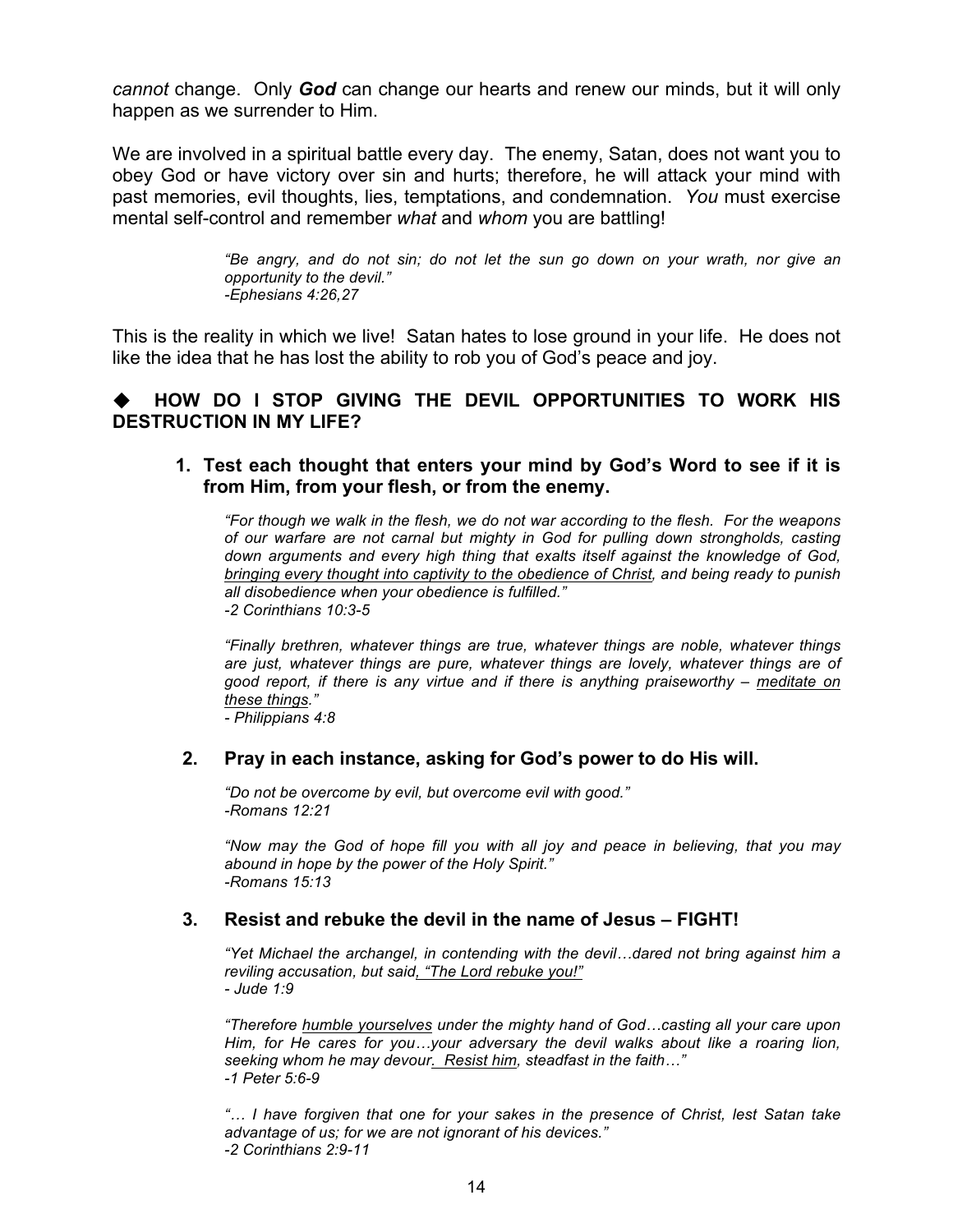God wants you to be aware of the devil's devices so that you can have victory. Unforgiveness is one of Satan's most powerful tactics to keep God's people in bondage! Jesus showed us the importance of using Scriptures to combat the enemies' deceptions and lies (Matt 4:4, 7, 10). Have an *action plan* by using the Scriptures above, and the many Scriptures in this study to *combat* any unbiblical thoughts into God's perspective. Use some 3x5 index cards to write the Scriptures on. Then try to memorize them by carrying them around in your pocket and reviewing them in the morning and night. As you pray over and memorize these Scriptures you will hide God's Word in your heart (Ps 119:11), and you will be able to quote the Scripture, to yourself to reinforce the truth, to replace evil thoughts, and to the enemy as Jesus did. When the enemy brought lies to Jesus, Jesus said, *"it is written"* (Matt 4:4, 7) and quoted Scripture back to him, we must do the same. Truth will always prevail.

#### **You May Need to Establish Boundaries**

It is important to know that when you give or ask for forgiveness, it does not release another person to treat you disrespectfully and/or harshly. *Example:* your mother was very harsh or manipulative when you were growing up and she continued after you moved out, got married, etc. After forgiving her, you can *set boundaries* for the relationship: "Mom, I want a relationship with you but need to establish some boundaries. I need you to speak to me in a loving way and I promise to do the same toward you. If either of us says something unkind to the other, we can say 'that hurt' and/or 'I wish not to talk about that subject", then we need to apologize and/or stop talking about it. If those boundaries are not respected, then I will leave/hang up and we won't talk for a few days. Mom, the only way we can truly know if we desire to have a relationship is by the way we love and respect each other."

#### ◆ What if the person I need to forgive is deceased? Can I still forgive them?

Bitterness lives on in the human heart long after the object of that bitterness has died. It is so important to view forgiveness as powerful medicine to heal the soul of many unhealthy conditions; receive this "antidote" and God can bring healing, even fill those voids that trouble your soul. The death of the offender does not nullify God's Word; biblical forgiveness requires us to take action. You must begin with confession to the Lord: *confess* means *to acknowledge or disclose one's misdeed, fault or sin.* It is helpful to make your confession out loud and express your forgiveness of the deceased person in the presence of a trusted friend, spouse, pastor, counselor, etc.

#### **Use the following prayer to help guide you:**

*"Lord Jesus, thank you for dying on the cross and forgiving me for all of my sins. I agree with Your Word that I must forgive this person for the hurt they caused me. I ask You for the strength to obey and speak these words of forgiveness.*

*I forgive…for…. I ask you to take away my hurts and forgive me for holding on to this for so long. In Jesus Name I pray. Amen"*

#### **What if the person that I am forgiving does not want to reconcile the relationship?**

You must keep in mind that you are only responsible for your part of reconciliation. Regardless of the position the other person takes, you must obey God by asking for